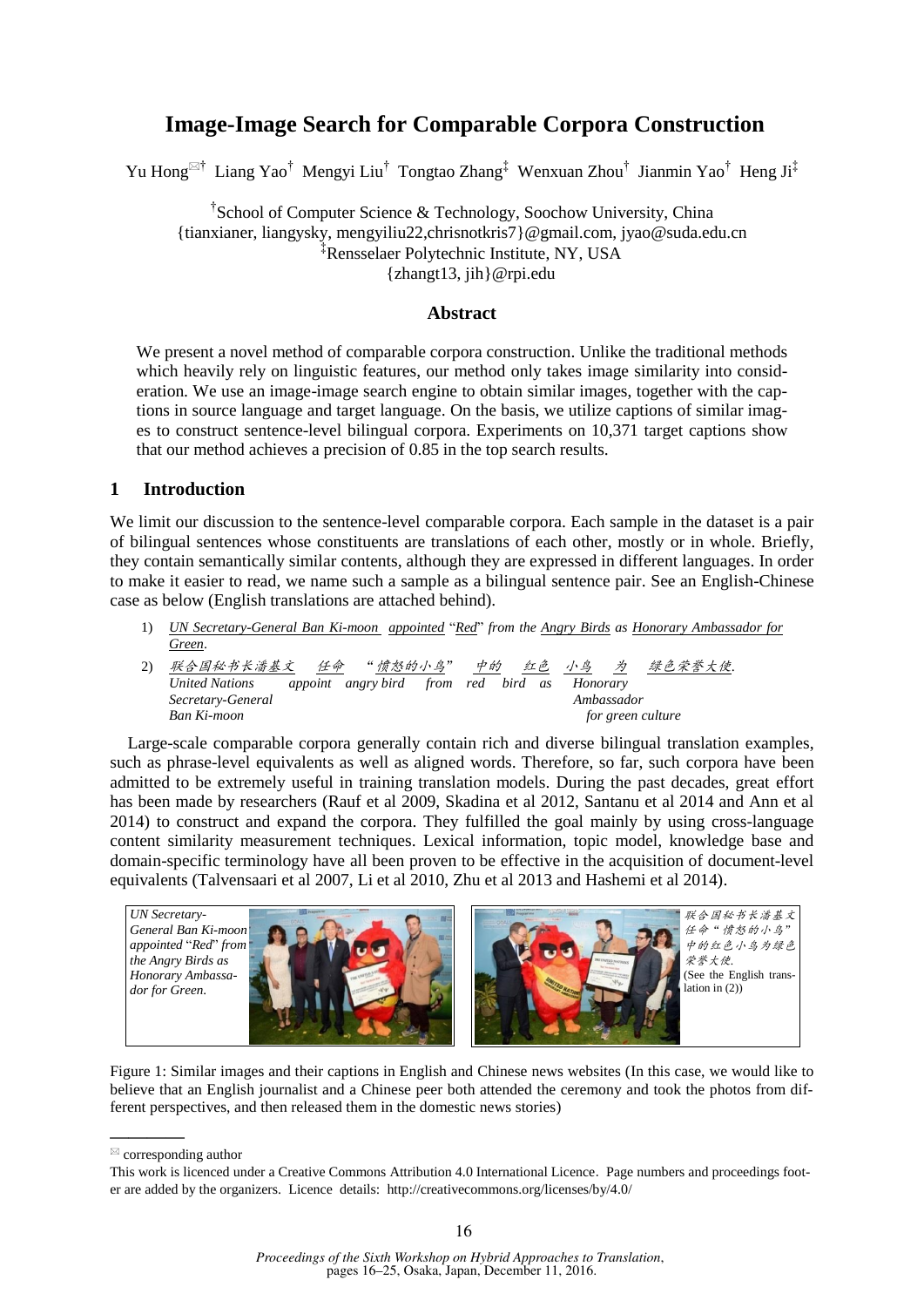Different from the previous work, we employ similar images as the bridge to retrieve the bilingual sentence pairs. We suppose that captions generally represent the semantic contents of images, so that if two images are visually similar, their captions are very likely to be semantically comparable. Figure 1 shows two real images which are respectively crawled from the English and Chinese news websites. Listed below the images are the captions which, as usual in the websites, are written in the native languages (Note that the captions have been exhibited in  $(1)$  and  $(2)$ ). Not just the similar images, it can be found that the captions are comparable as well.

Accordingly, we collect the captions of similar images from websites, and specify them as the candidates of bilingual sentence pairs. We rank the candidates in the order of image similarity, and determine the most highly ranked ones as the reliable bilingual sentence pairs. In practice, we build an image-image search engine. The engine uses images as queries, and retrieves similar images based on consistency of image features of scale-invariant keypoints.

In this paper, we aim to independently evaluate the proposed method rather than a well-structured sophisticated system, and answer the question of whether it is possible to capture the bilingual caption pairs (sentence pairs) by image-image search, if they really exist. In reality, the system should additionally consist of the modules like crawling, webpage structure analysis and image indexing. For these modules, we only provide a brief introduction. Nevertheless, it is noteworthy that these techniques are undoubtedly important for mining large-scale comparable data from websites.

The rest of the paper is structured as follows. Section 2 overviews the related work. We present the methodology and detail the image-image search engine in section 3. Section 4 shows the experimental settings and results. We conclude the paper in Section 5.

# **2 Related Work**

There has been a considerable amount of work done in acquiring bilingual comparable corpora. One of the most widely used methods is the bilingual dictionary based text retrieval approach. Talvensaari et al (2007) created Swedish-English comparable corpora based on Cross-Language Information Retrieval (CLIR). They extracted keywords from the documents in the source language, and translated them into the target language by using a bilingual dictionary. The translations were used as the query words to retrieve the document-level equivalents in the target language. Bo et al (2010) implemented a bidirectional CLIR by using English-French dictionary.

Su et al (2012) employed the Microsoft Bing Translator to produce pseudo equivalents. Their experiments show that the slightly weak translations can be used to construct comparable corpora. It was also illustrated that the performance of Statistical Machine Translation (SMT) trained on such corpora was better than using lexicon. Su et al (2012)'s work shows the possibility to utilize the pseudo equivalents and the boosting approach to iteratively improve SMT.

The recent work seeks to use topic model to improve CLIR. The key issue which is mainly considered in this case is to precisely calculate the similarity between the translations and the documents in the target language. Preiss et al (2012) transformed the topic models in the source language to the target language, and measured the similarity at the level of topic. Zhu et al (2013) utilized the bilingual LDA model and structural information in similarity measurement.

Besides, knowledge base like Wikipedia has been proven to be useful for the discovery of bilingual equivalents (Ni et al., 2009, Smith et al., 2010). Otero et al (2010) used Wikipedia categories as the restriction to detect the equivalents within small-scale reliable candidates. Skadinaa et al (2012) proposed a method to merge the comparable corpora respectively obtained from news stories, Wikipedia articles and domain-specific documents.

# **3 Methodology**

First of all, we present the methodological framework. Then we introduce the crucial part of the image-image search engine, i.e., SIFT based image similarity measurement. Finally, we list the preprocessing methods for collecting and processing raw data.

## **3.1 Cross-Media Information Retrieval**

Our method can be regarded as a kind of Cross-Media Information Retrieval (CMIR) technique. The main framework of CMIR is closely similar to that of CLIR. The only difference between them is the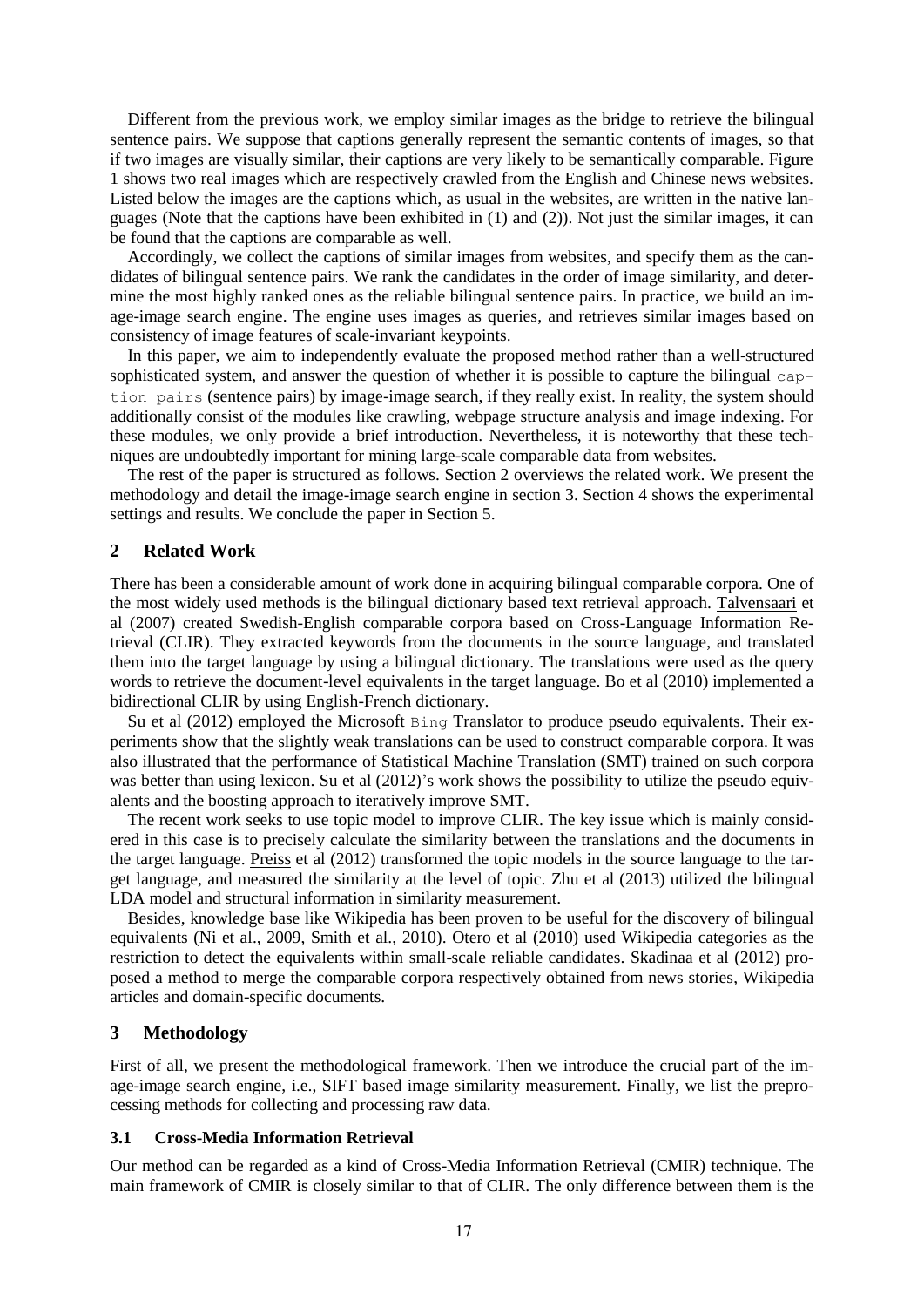bridge used to link a text in the source language with the equivalents in the target language. For the former, the bridge is the image, while the latter the language (e.g., keyword and translation).

Figure 2 shows the framework of CMIR. We also provide that of CLIR for comparison. For our method, i.e., CMIR, we collect the texts which summarize the main contents in images, and map the texts to the images in a one-to-one way. On the basis, we search comparable texts by pair-wise image similarity measurement. By contrast, CLIR generally employs a slightly weak translator or bilingual dictionary to generate rough or partial translations (see Section 2). Such translations are used as queries by a text search engine to acquire higher-level equivalents, such as Talvensaari et al (2007) and Bo et al (2010)'s work, using the translations of keywords as the clues to detect document-level equivalents.



Figure 2: Frameworks of CMIR and CLIR. SDB is a source Data Bank (DB), while TDB a target DB.

To some extent, CMIR is easier to use than CLIR. The crucial issue for CMIR is only to improve the quality of the search results. CLIR needs to additionally consider the quality of the bilingual dictionaries or the performance of the weak translators.

In order to conduct CMIR, however, we need to ensure that there is indeed a correspondence between a pair of image and text. It means that the text sufficiently depicts the meanings of the image. To fulfil the requirement, we collect the images and their captions from the structure-fixed webpages, and use them to build the reliable data bank for CMIR.

In practice, we collect the pairs of images and captions from both the news websites in the source language and that in the target language, respectively building source Data Bank (SDB) and target Data Bank (TDB). Given a caption  $C_s$  in SDB and the corresponding image  $I_s$ , we calculated the image similarity between  $I_s$  and all images  $I_t$ s in TDB. Then we rank all  $I_t$ s based on image similarity. Finally we select the captions  $C_t$ s of the most highly ranked  $I_t$ s as the equivalents of  $C_s$ . The pairs of  $C_s$ and  $C_t$  are used as the bilingual sentence pairs to construct the comparable corpora.

## **3.2 Image-Image Search**

The image-image search engine uses each of the images in the SDB as a query. For every query, the engine goes through all the images in the TDB and measures their visually similarity to the query. The similarity will be used as the criterion to rank the search results. In this paper, we employ the Scale-Invariant Feature Transformation method (SIFT) for representing the images, creating scale-invariant keypoint-centered feature vector. On the basis, we calculate the image similarity by using the Euclidean distance of the keypoints.

SIFT is an image characterization method, which has been proven to be more effective than other methods in detecting the local details from different perspectives at different scales. This advantage causes precise image-to-image matching. Figure 3 shows the theory behind SIFT.



images at different scales

The scale-invariant keypoints extracted by SIFT for the original image

Figure 3: SIFT process (assume that the biggest triangle is the original image). The keypoints are denoted by the directed square marks (the direction is denoted by the line that radiates outward from the middle of the square marks)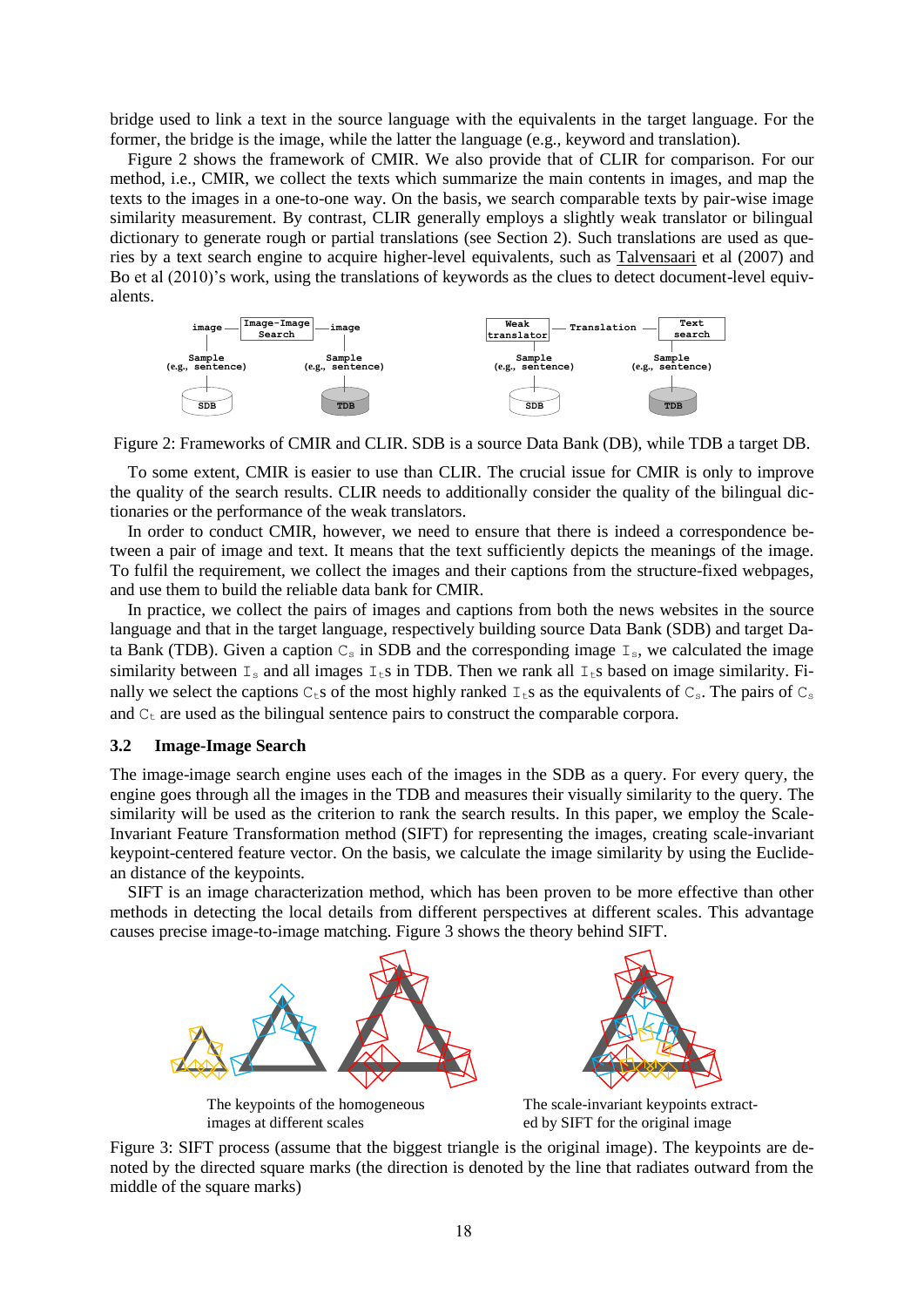First, SIFT zooms in and out on the original image, so as to obtain the homogeneous images at different scales (see the three triangles at the left side of Figure 3). Second, SIFT extracts keypoints respectively in the homogeneous, and merges them to generate a set of scale-invariant keypoints (see those points in the triangle at the right side of Figure 3). The feature space which is instantiated by those scale-invariant keypoints is scale-independent, and therefore extremely conductive to detecting visually similar images at different scales (Lowe et al 1999, Lowe et al 2004).

SIFT employs the most distinctive point in a small area as a key feature, i.e., the so-called keypoint. Due to the local processing in different areas, SIFT is not only able to obtain locally optimal features but maintain all the similar key features occurred in different parts of the image.

Following the state-of-the-art SIFT (Lowe et al 2004, Yan et al 2004 and Hakim et al 2006) method, we define a small area as the set of a sampling point and the adjacent points (neighbours). It is noteworthy that the area includes not just the neighbours in the original image but those in the homogeneous images at different scales. We use Gaussian function to fit the size of all the points in the area. On the basis, we use the difference of Gaussian function to determine the extreme point, and specify the point as the distinctive point in the area.



Figure 4: Different versions of the top 5 image search results. They were respectively obtained when the threshold  $\theta$  were finely turned from 0.6 to 0.9.

We model each keypoint by pixel-wise vectors in the keypoint-centered 16<sup>\*</sup>16 windows. The vector represents both the direction and the value of image gradient. Lowe et al (2004) detail the gradient measurement method.

In total, we extract keypoints for the image representation. Given two images, we calculate the similarity by the average Euclidean distance of the matching keypoints. For a keypoint x in the source image, we determine the matching point in the target image by the following steps: First, we acquire two most similar keypoints y and z in the target image. Assume that the similarity of  $(x, y)$  is smaller than  $(x, z)$ , second, we calculated the ratio r of the similarity  $s(x, y)$  to  $s(x, z)$ . If r is bigger than a threshold  $\theta$ , we determine that the keypoint z is the matching point of x; otherwise there isn't any matching point of *x* in the target image. We set the threshold  $\theta$  as 0.8.

A smaller value of  $r(r \le \theta)$  will introduce many unqualified matching points in the image similarity calculation. It will reduce the precision of image search results. It means that most of the retrieved im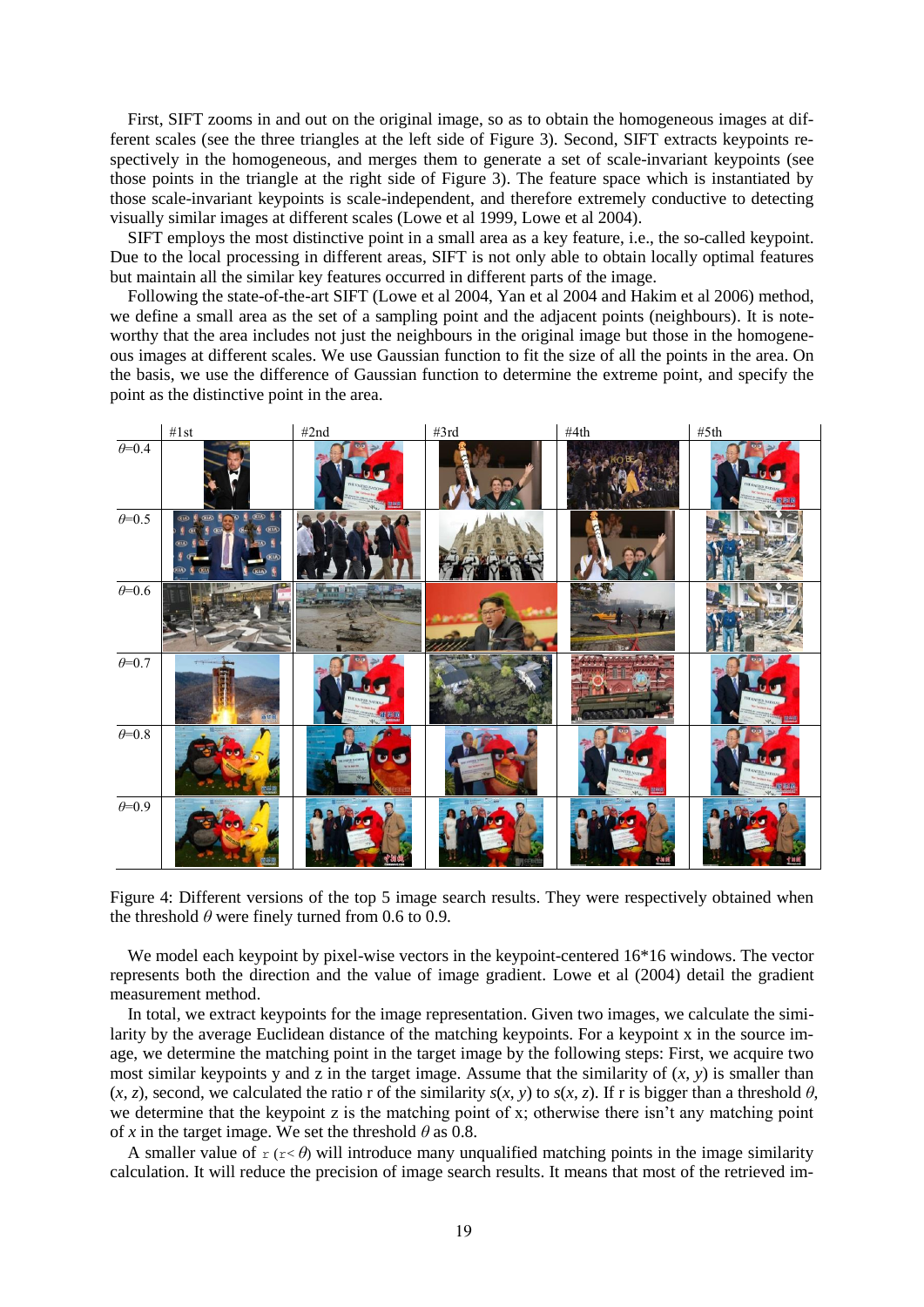ages are either dissimilar or unrelated. By contrast, a larger value causes few available matching points. It will influence the diversity of the search results. It means that most of the retrieved images are the same with each other or even extracted from the same provenances. Obviously, we would like to see that they derive from different Medias in different languages.

Figure 4 lists a series of images, which are the top 5 search results obtained by using different levels of *θ*. This group of search results are very representative in our experiments, able to reflect that the setting value 0.8 of  $\theta$  is a reasonable boundary between correct and incorrect results. In particular, it can be found that such a threshold ensures the diversity of the correct results (Note that the query in this example is the left image in Figure 1).

## **3.3 Collecting and Processing Raw Data**

We crawl the images and captions by using crawler4 $j<sup>1</sup>$ , which is an open source toolkit specially developed for effectively crawling web data. On the basis, we use regular expressions to extract images and captions from the structured source files of the crawled web pages.

An optional preprocessing for an experimental system is to index images. It enables high-speed retrieval. We apply the locality-sensitive hashing (LSH) technique<sup>2</sup> for content-based image indexing.

# **4 Experiments**

We conduct a pilot study for CMIR towards comparable corpora construction. The goal of this study is to verify whether image-image search is useful for the discovery of textual equivalents in TDB.

There is an important problem need to be solved firstly: *Reliability*. As mentioned in section 3.1, TDB is a data bank which contains a great number of images, along with the captions in the target language (named target captions for short). However, if we randomly select the captions in the source language (source captions) as the test samples for mining the bilingual captions, it is easy for us to encounter the problem that there is not a real equivalent in TDB. In the case, the experimental results are definitely unreliable. For example, the precision rate in the 5 highly-ranked target captions will always be 0. On the contrary however, if we added some ground-truth equivalents of the test samples to TDB, the experimental settings will be far from the real condition.

To solve the problem, we propose an automatic method of measuring comparability between source captions and target captions. Based on the measurement results, we collect pseudo ground-truth equivalents, and use them to enrich the test data. By this way, we can build an experimental environment similar to the real condition. We detail the method in section 4.4.

Besides, as usual, we show the corpus, traditional evaluation metrics and main experimental results one-by-one, which can be found in sections 4.1, 4.2 and 4.3. For the part of main result, we report the precision in top 5 highly-ranked target captions, as well as the ranking results, at four levels of comparability (parallel-level (abbr., Par.), comparable (Com.), pseudo-comparable (Pse.), and incomparable (Inc.)). In addition, we compare our method with the state-of-the-art CLIR method and the other image-image search engine.

## **4.1 Corpus**

We crawled 42,633 images from Chinese news websites to initialize TDB. Each corresponds to a sole caption. The websites include China news, News of Sina and Xinhua Net (Chinese). In order to ensure sentence-level comparable corpora construction, we filtered the captions which are generated with multiple sentences or have a length of more than 20 Chinese words. Of course, the images of the captions were also filtered out of the TDB. Eventually, we obtained a TDB which contains 10,371 pairs of images and captions. As mentioned above, we didn't know whether there is an equivalent in the TDB for a source caption, and even if there does exist, we are blind to it (Black box).

We built a SDB (i.e., source data bank) in the same way. The source captions in the SDB are collected from the English news websites like online CNN, BBC and Xinhua Net (English). It is a minisized data bank, containing only 52 pairs of source captions and images (See their topics in Table1).

**————**

<sup>1</sup> https://github.com/yasserg/crawler4j

<sup>2</sup> https://github.com/embr/lsh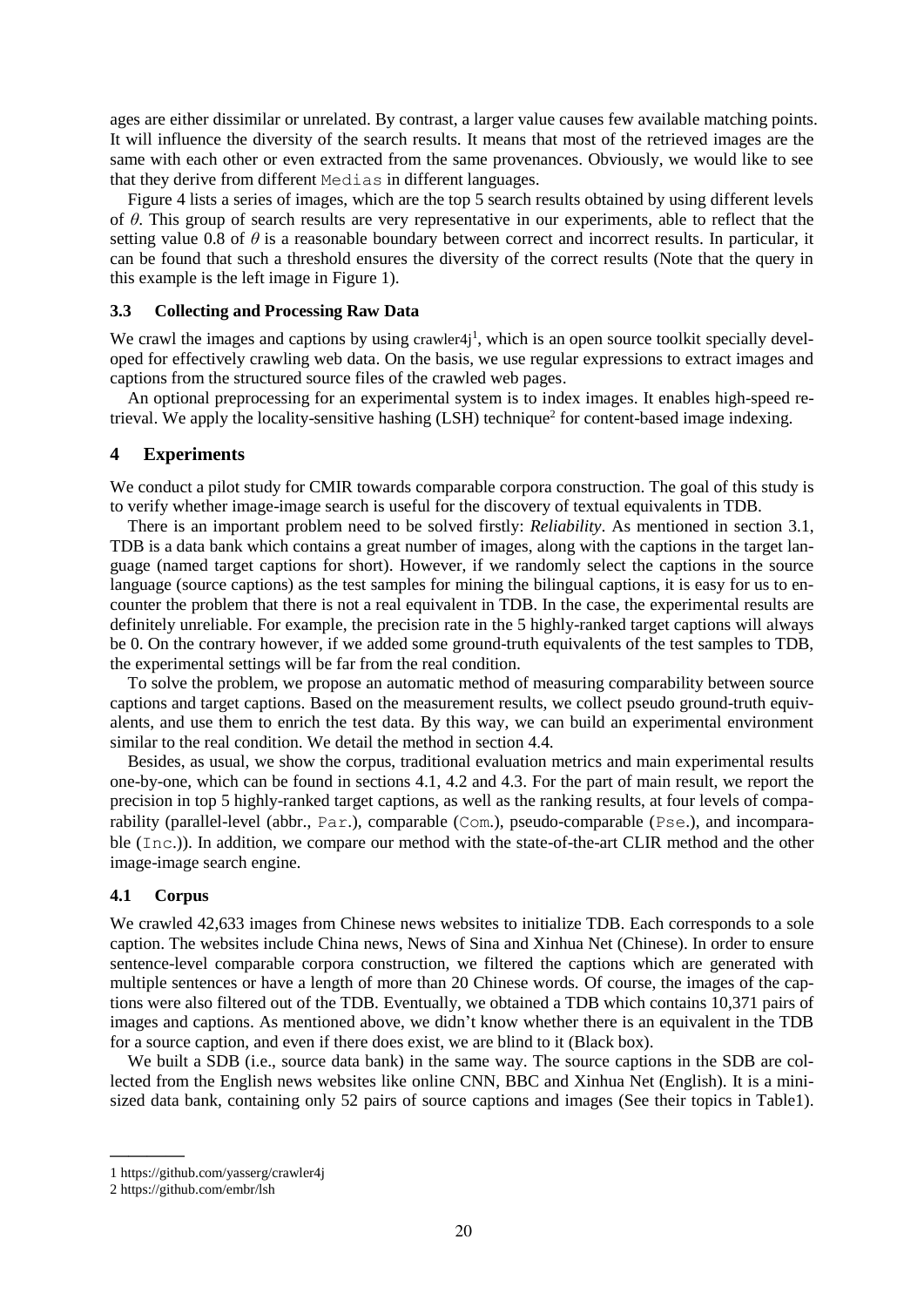Honestly, this SDB can only support an English-Chinese CMIR (or CLIR), in which the English captions and the images serve as the queries. In our experiments, we use the queries as the test data.

| Russia military parade/10 Russia Putin/10 |                 |                |                  | Obama depart/10   Brazil Olympic/7   Greek migrant/10   Putin birth/10   Michelle/6   Pluto/8 |             |            |         |
|-------------------------------------------|-----------------|----------------|------------------|-----------------------------------------------------------------------------------------------|-------------|------------|---------|
| Vehicle Afghanistan/10                    | Israel bomb/10  | Obama Cuba/10  | Artistic Korea/5 | Curry Warrior/10 Taj Mahal/10 Ankara/10 Nepal/9                                               |             |            |         |
| Ecuador earthquake/10                     | Leo Oscar $/10$ | Earthquake/10  | Obama meet/10    | Prime Russia/4                                                                                | Xing Zhan/8 | Xi talk/10 | Wolf/10 |
| Mexico explosion/10                       | Hindu fire/10   | Leonardo/10    | NASA image/7     | Angry birds/10                                                                                | Kim speak/8 | Baghdad/6  |         |
| Miss South Africa/9                       | Mitsubishi/10   | Kon tiki $2/5$ | North Korea/9    | Prime Italy/4                                                                                 | Diamond/10  | Volcano/8  |         |
| Brussels damage/10                        | Seattle fire/7  | Rocket/10      | Putin Kerry/10   | Trump/5                                                                                       | Mh370/10    | Whale/7    |         |
| Pakistan floods/10                        | Satellite/10    | River/10       | Oueen birth/10   | Kobe/10                                                                                       | Castro/10   | Protest/7  |         |

Table 1: The topics of the pairs of target images and captions in the SDB, along with the numbers of the equivalents in the TDB (They are listed in the format topic/number)

Towards the images in the SDB, we collect similar images in the Chinese news websites, and use them and their captions as the ground-truth data. By this way, we collect at least 5 equivalents (similar image and comparable caption) for each sample in the SDB. In total, we collect 451 ground-truth equivalents. We added them to the TDB. From here on, the TDB is no longer a black box for us. The correct and incorrect equivalents are the prior knowledge for evaluating the CMIR and CLIR systems.

## **4.2 Evaluation Metrics**

We conduct our CMIR process in TDB, with the aim to verify whether CMIR is able to seek out the comparable target captions in a large-scale data set. This is the kernel of the proposed corpora construction method. If it is promising, we can accomplish the corpora construction by continuous CMIR using a massive number of source captions as the queries. Therefore we focus on evaluating the CMIR in this paper, using the samples in the mini-sized SDB as the queries.

The basic evaluation metric is the Precision rate (P). We didn't consider the Recall (R) rate. It is because that the genuine requirements of comparable corpora construction are the noise-free high-quality equivalents, but not all. Not just the acquisition of qualified equivalents, P@N also reflects the ability of a CMIR (or CLIR) system to filter incorrect equivalents out of the top n search results.

## **4.3 Main Results**

We rank the retrieved target captions (candidate equivalents) by CMIR in terms of image similarity, and evaluate the performance in the top-n ( $1 \le n \le 5$ ) highly ranked target captions. Table 2 shows the performance (P@n). Besides, we compare our method with Talvensaari et al (2007)'s CLIR system. Note that the listed performance in the table is the Macro precision among the 52 test samples.

As shown in Table 2, CMIR achieves promising results. The precision in the top 5 search results is more than 60%. Besides, CMIR outperforms the state of the art CLIR, yielding nearly 2% performance gains at top 1 and in top 2.

|             | #P@1  | #P@2  | #P@3  | #P@4  | #P@5  |
|-------------|-------|-------|-------|-------|-------|
| CMIR (SIFT) | 0.846 | 0.788 | 0.718 | 0.658 | 0.615 |
| ICLIR       | 0.827 | 0.769 | 0.756 | 0.745 | 0.703 |

Table 2: Main test results (Precision rates in top-n equivalents) for both CMIR and CLIR

It is easy to raise a question of whether the degree of comparability of source and target captions is proportionate to the similarity of their images. If it does, we can conclude that CMIR is conductive to the acquisition of high-quality equivalents. In order to answer the question, we verify the distributions of different levels of equivalents over the image-similarity based rankings. We consider four levels of equivalents, including Par, Com, Pse, and Inc. Note that the levels were manually annotated beforehand. Table 3 shows their definitions and a concrete example for each. A smaller sequence number in the ranking list implies a higher image similarity. For example, the image of the ranked 1st target caption (top equivalent) is most similar to the corresponding image of the source caption. Figure 5 shows the distributions for the rankings from 1 to 5.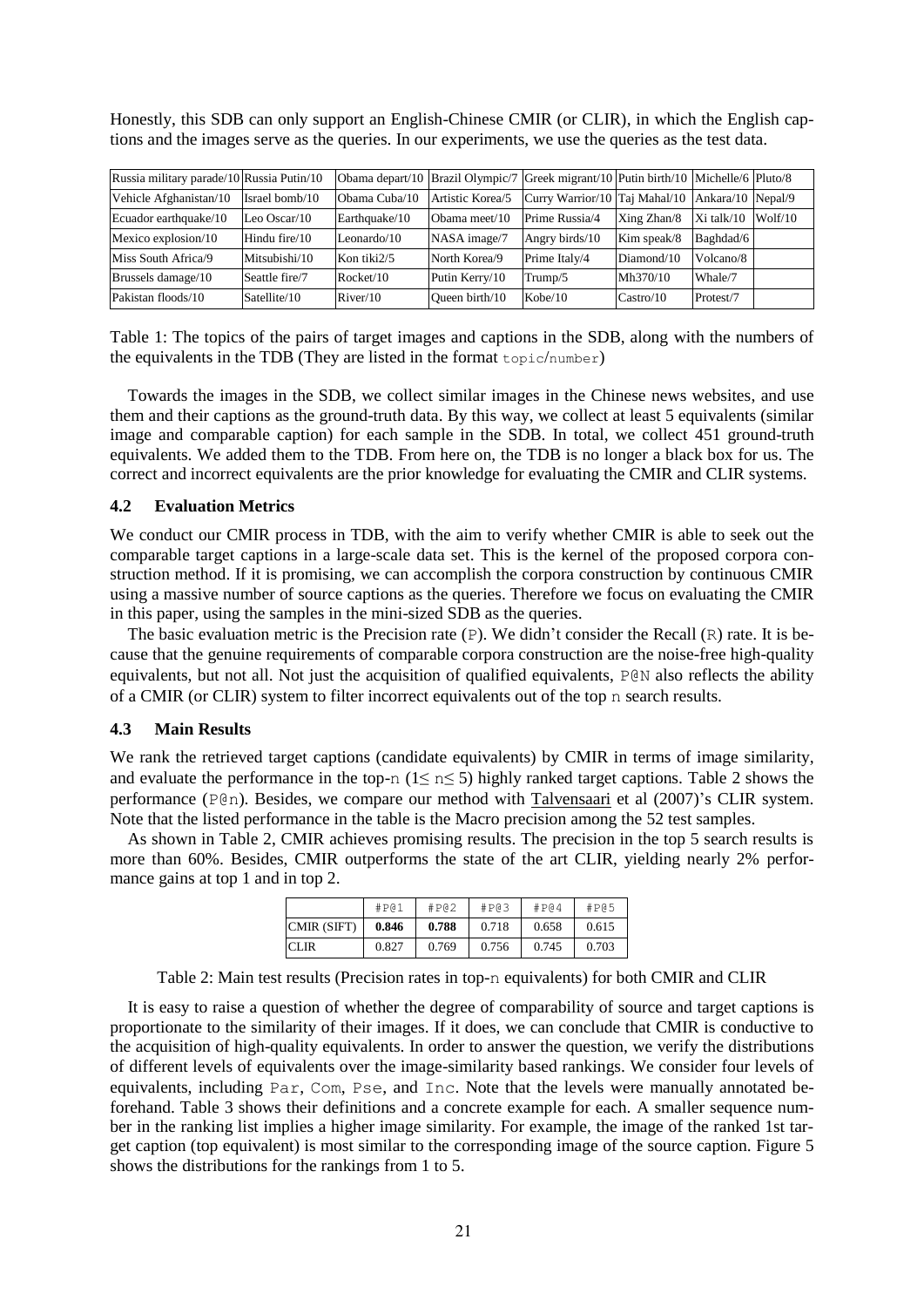

Table 3: Definitions of the parallel-level (Par.), comparable (Com.) and pseudo-comparable (Pse.) equivalents, along with the examples. The rest cases are specified as incomparable (Inc.) sentences.

It can be found that most of the lower-level equivalents (Pse and Inc) were ranked at the bottom of the ranking list: more than 69% of Pse-level equivalents won the 3rd, 4th and 5th places, and 88% Inc won the same places (see the left diagram in Figure 5). On the contrary, most of the higher-level equivalents (Par and Com) were ranked at the top: more than 66% of Par-level equivalents won the 1st, 2nd and 3rd places, and 78% of Com won the same places. It illustrates that CMIR is able to distinguish the high-quality equivalents from the low-quality, and rank the former to the top of the ranking list. It helps a translator finely tune the proportions of comparable samples of different qualifies in a bilingual corpora as requirement, e.g., noise-free smaller-sized corpora or large-scale noisy corpora (The former are reliable but provide less translation knowledge, the latter are just the opposite).



Figure 5: Distributions of different levels (Par, Com, Pse and Inc) of equivalents over the imagesimilarity based rankings. Exhibited in the left diagram are the distributions of the retrieved equivalents by our SIFT based image-image search engine, while the right by PIY image search. Each column in the histogram denotes the number of certain level of equivalents that arrive at the same ranking.

Considering the important influence of image-image search to translation-oriented CMIR, we conduct an additional experiment to evaluate different image search engines. We employ an open-source engine, named PIY<sup>3</sup>, which is a well-developed and easy to use. PIY calculates image similarity by using 3D colour histogram. Figure 5 shows the performance of the PIY based CMIR (see the right diagram). It can be found that PIY has the same advantage with our CMIR method, capable of raising high-quality equivalents in the search results. Nevertheless, PIY achieved a worse precision in top-5 search results. The macro-average precision is 0.5, far below the performance of our method.

**————**

<sup>3</sup> http://www.pyimagesearch.com/2014/12/08/adding-web-interface-image-search-engine-flask/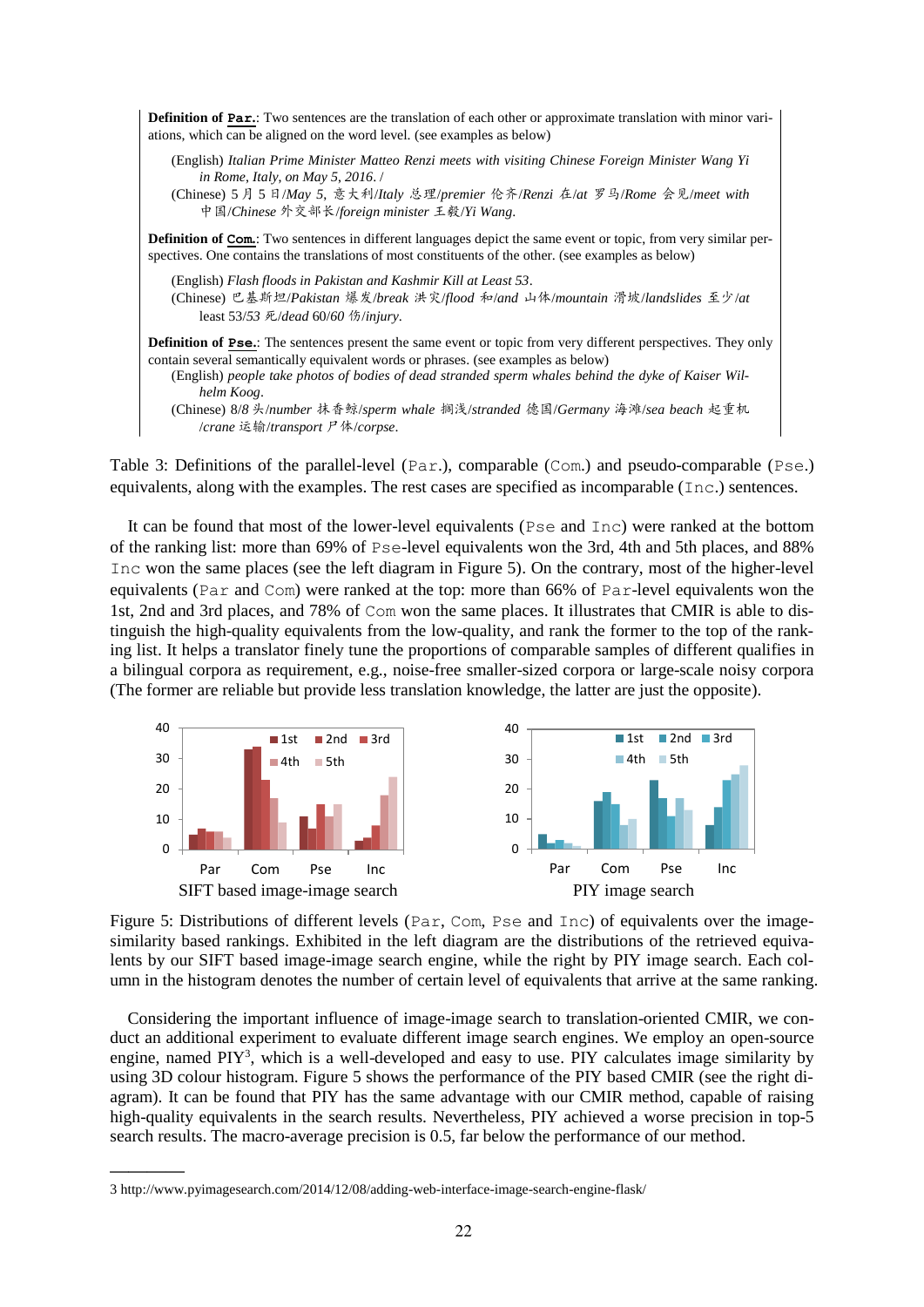# **4.4 Collaborative Evaluation**

We propose an automatic method to measure the comparability between a source caption and the target (a candidate equivalent). The method can be used to evaluate the results of CMIR without knowing the ground truth. It measures the comparability by using the following features:

- Content similarity (*fc*) is calculated by the Cosine measure between TFIDF based VSM models of source caption and target caption (Only content words are considered in the calculation).
- Co-occurrence of entities  $(f_e)$  is calculated by the joint co-occurrence rates of entity mentions in source caption and target caption.
- Length ratio (*f<sub>l</sub>*) is the difference of the length of the captions. If they have the same length,  $f_l$ is equal to 1, otherwise a smaller value (divide the length of the shorter by that of the longer)

On the basis, we measure the comparability by combing the features by the linear weighted sum method:  $C = \alpha f_c + \beta f_e + \gamma f_l$ , where the parameters  $\alpha$ ,  $\beta$  and  $\gamma$  are empirically set as 0.8, 0.15 and 0.05. Further, we divide the ground-truth samples (i.e., bilingual caption pairs) into three classes in terms of the prior level of comparability, i.e., Par, Com and Pse. For each class, we calculate the average *C*. Table 3 shows the calculation results. It can be found that the average *C*-measure of the classes of the ground truth closely fit the manual ratings of the classes (the rating score 3 corresponds to the Parlevel, 2 to Com and 1 to Pse). The Pearson factor between the ratings and the *C* scores is high up to 0.99. It illustrates that the trend of gradient descent of *C* is similar to that of manual ratings.

|              | #Par. | #Com. | #Pse. | Pearson |
|--------------|-------|-------|-------|---------|
| Rating       | 3.0   | 2.0   | .0    | 0.993   |
| $C$ -measure | 0.646 | 0.496 | 0.397 |         |

|  | Table 3: Comparability C-measure and Pearson parameter |  |
|--|--------------------------------------------------------|--|
|--|--------------------------------------------------------|--|

Accordingly, we use *C*-measure to ensure the reliability of the evaluation process when there is lack of known ground-truth equivalents. We set  $\theta(C, \varepsilon)$  as a linear function of the deviation  $\varepsilon$  from the average *C*-measure of certain level of equivalents:  $\vartheta(C, \varepsilon) = C - a \cdot \varepsilon$ . We estimate the optimal factor *a* in the training data by maximizing the precision. We use  $\theta(C, \varepsilon)$  as the criteria to determine whether a target caption is a qualified equivalent for a certain level of comparability. For example, if  $C(x, y) > \vartheta(C, \varepsilon)$ , x is comparable to y (at Par-level, Com or Pse). The qualified equivalents will be used as the groundtruth data to evaluate the performance of the CMIR systems.

An instantiated  $\Theta(C, \varepsilon)$  enables an experiment on large-scale test data (source captions as queries) and rich ground-truth data. The test result, therefore, will be more reliable than the current case. Active learning can be applied for enhancing the evaluation process.

# **5 Conclusion**

In this paper, we propose a CMIR method to obtain bilingual sentence pairs, with the aim to construct sentence-level comparable corpora. The CMIR applies SIFT algorithm for image similarity measurement. On the basis, it detects the captions of similar images in source data and target data, as use them as search results. Experiments show that CMIR is promising in acquiring the comparable captions.

In the future, we will focus on the implement of a CMIR-based corpora constructor. The first difficulty for us is to determine the source captions that indeed have at least one equivalent in TDB. Obviously, the CMIR results for other source captions all are incorrect. If add them to the corpora, the quality of the data set will be reduced largely. The resolution is to use burst measurement method to detect break news, and use the captions and images in the news stories as the source data. It may work well because that break news would be reported widely around the world. There should be always some topic-related stories occurred in the news websites in the target language. This largely increases the probability that target data contain the desired equivalents.

Another crucial issue is to predict the numbers of the target captions which will be added to the corpora. A possible solution is to measure the textual comparability for a massive number of highly ranked target captions, and use  $\Theta(C, \varepsilon)$  as the threshold to filter out the Inc-level samples. However this method will negatively influence efficiency. Nevertheless, this problem may raise an interest in the joint model of textual comparability and image similarity, as well as collaboration methods.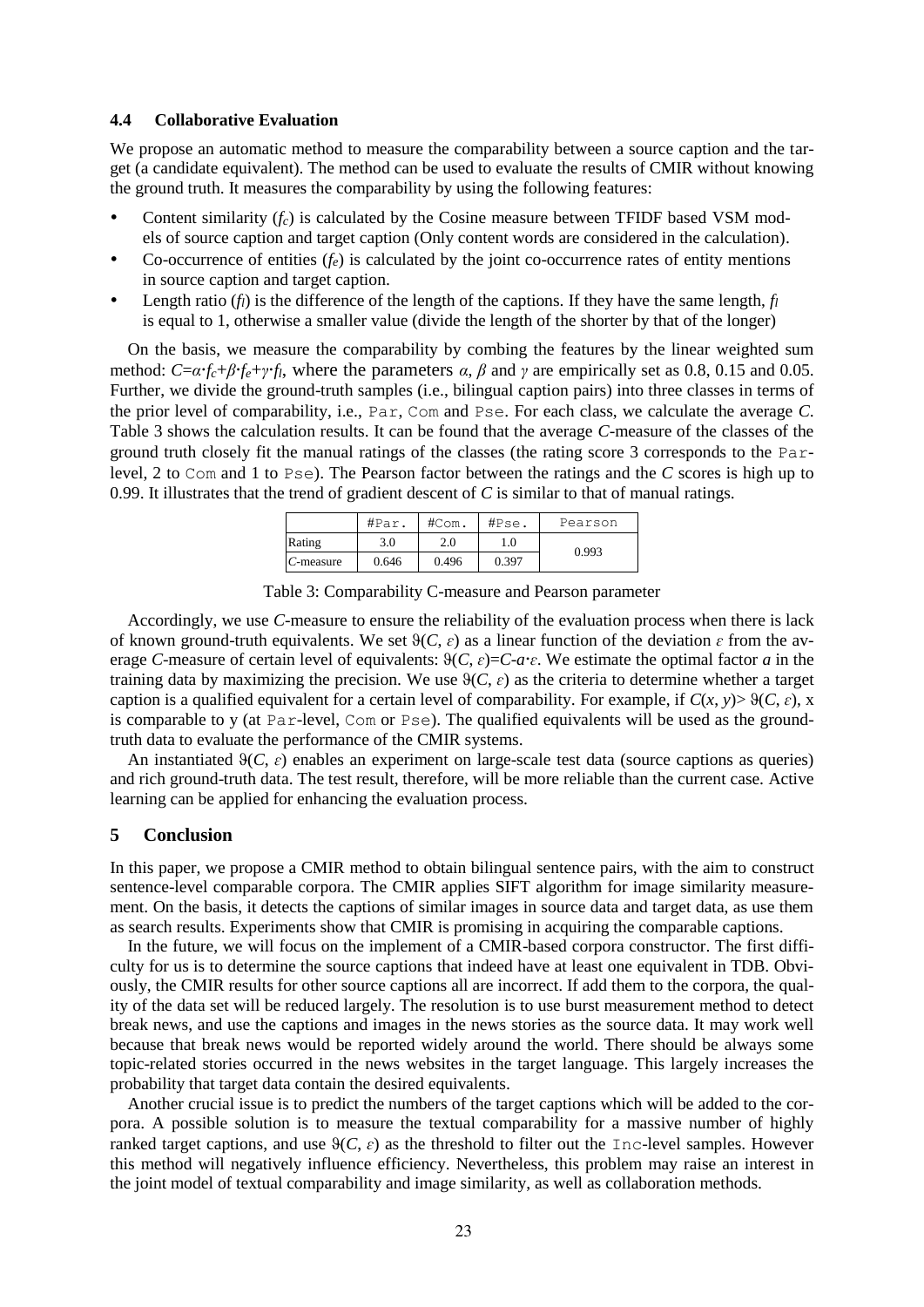# **Acknowledgements**

This research is supported by the U.S. DARPA DEFT Program (No. FA8750-13-2-0041), ARL NS-CTA (No. W911NF-09-2-0053), NSF CA-REER Award (IIS-1523198), and the National Natural Science Foundation of China, No.61672368, No.61373097, No.61672367, No.61272259. The authors would like to thank the anonymous reviewers for their insightful comments and suggestions. The views and conclusions contained in this document are those of the authors and should not be interpreted as representing the official policies, either expressed or implied, of the U.S. and CHN Governments. The U.S. and CHN Governments are authorized to reproduce and distribute reprints for Government purposes notwithstanding any copyright notation here on. Yu Hong, Professor Associate in Soochow University, is the corresponding author of the paper, whose email address is tianxianer@gmail.com.

# **Reference**

- Abdel Hakim, Alaa Elvalser, and Aly A. Farag. 2006. CSIFT: A SIFT descriptor with color invariant characteristics. Conference on Computer Vision and Pattern Recognition, pages 1345-1354.
- AbduI Rauf, Sadaf, and Holger Schwenk. 2009. On the use of comparable corpora to improve SMT performance. In Proceedings of the 12th Conference of the European Chapter of the Association for Computational Linguistics, pages 16–23.
- Bo Li and Eric Gaussier. 2010. Improving corpus comparability for bilingual lexicon extraction from comparable corpora. In Proceedings of the 23rd International Conference on Computational Linguistics, pages 644–652.
- Degen Huang, Lian Zhao, Lishuang Li, and Haitao Yu. 2010. Mining large-scale comparable corpora from chinese-english news collections. In Proceedings of the 23rd International Conference on Computational Linguistics, pages 472–480.
- Fangzhong Su and Bogdan Babych. 2012. Development and application of a cross-language document comparability metric. In Proceedings of the 8th International Conference on Language Resources and Evaluation, pages 3956–3962.
- Hashemi, Homa B, and Azadeh Shakery. 2014. Mining a Persian–English comparable corpus for cross-language information retrieval. Information Processing & Management, pages 384-398.
- Irvine Ann, Chris Callison Burch. 2014. Using comparable corpora to adapt mt models to new domains. In Proceedings of the 9th Workshop on Statistical Machine Translation, pages 437–444.
- Inguna Skadiņa, Ahmet Aker, Nikos Mastropavlos, Fangzhong Su. 2012. Collecting and using comparable corpora for statistical machine translation. In Proceedings of the 8th International Conference on Language Resources and Evaluation, pages 438-445.
- Judita Preiss. 2012. Identifying comparable corpora using lda. In Proceedings of the 2012 Conference of the North American Chapter of the Association for Computational Linguistics: Human Language Technologies, pages 558–562.
- Ke, Yan, and Rahul Sukthankar. 2004. PCA-SIFT: A more distinctive representation for local image descriptors. Conference on Computer Vision and Pattern Recognition, pages 456-466.
- Lowe David. 1999. Object recognition from local scale-invariant features. The proceedings of the 7th IEEE International Conference on Computer vision, pages 1150-1157.
- Morin, Emmanuel, and Emmanuel Prochasson. 2011. Bilingual lexicon extraction from comparable corpora enhanced with parallel corpora. In Proceedings of the 4th Workshop on Building and Using Comparable Corpora, 49th Annual Meeting of the Association for Computational Linguistics, pages  $27 - 34$ .
- Pablo Gamallo Otero and Isaac González López. 2010. Wikipedia as multilingual source of comparable corpora. In Proceedings of the 3rd Workshop on Building and Using Comparable Corpora, pag $es$  21–25.